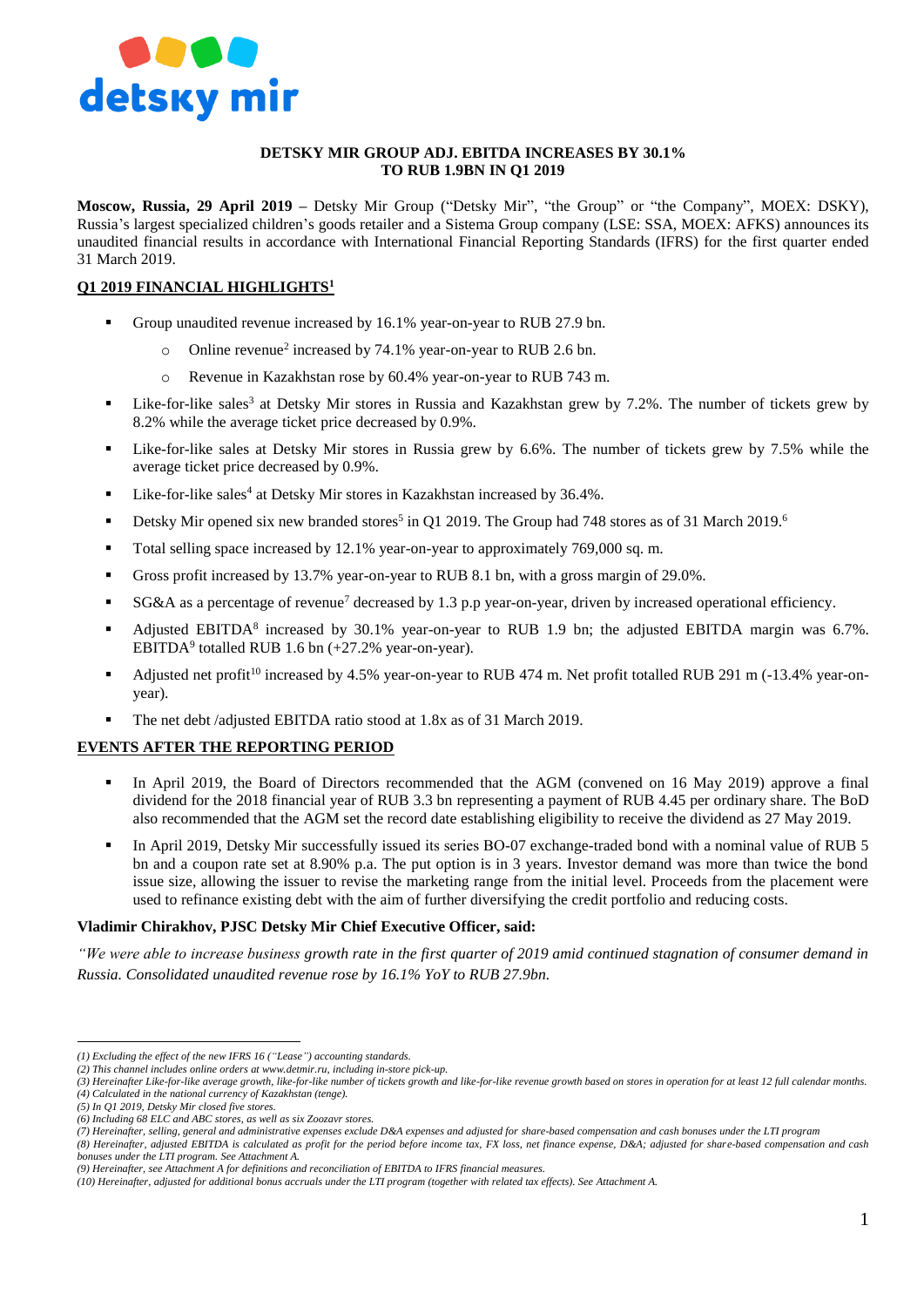*"In addition to ramp-up of stores opened in 2017-2018, one of the key drivers behind revenue growth was like-for-like sales growth rate of 7.2% resulting from 8.2% increase in the number of transactions.* 

*"E-commerce is still the fastest-growing segment of Detsky Mir's business. The online store's revenue increased by 74.1% YoY in Q1 2019. This channel's share in the Company's total revenue rose to 9.3%.* 

*"Our team's top priority remains improving operating efficiency, primarily to offer our customers an affordable and wide range of products. Despite continued investment in prices in the reporting period, we managed to improve our EBITDA margin by 0.7 p.p. to 6.7%, thanks to a significant reduction in selling, general and administrative expenses as a percentage of revenue – by 1.3 p.p.*

*"Adjusted net income grew 4.5% in the first quarter of 2019. This line was impacted by an increase in interest expenses and a foreign exchange loss. Detsky Mir will continue to combine high business growth rates and high level of dividend payments."*

# **OPERATING HIGHLIGHTS**

|                                        | Q1 2019 | Q1 2018 | Change<br>19.7%<br>16.4%<br>47.8% |  |
|----------------------------------------|---------|---------|-----------------------------------|--|
| <b>Number of stores</b>                | 748     | 625     |                                   |  |
| Detsky Mir                             | 674     | 579     |                                   |  |
| ELC & ABC                              | 68      | 46      |                                   |  |
| Zoozavr                                | 6       |         |                                   |  |
| Selling space ('000, sq.m.)            | 769     | 686     | 12.1%                             |  |
| <b>Russian Ruble (RUB), million</b>    | Q1 2019 | Q1 2018 | Change                            |  |
| Detsky Mir in Russia                   | 26,930  | 23,380  | 15.2%<br>60.4%<br>21.0%           |  |
| Detsky Mir in Kazakhstan               | 743     | 463     |                                   |  |
| Other <sup>11</sup>                    | 213     | 176     |                                   |  |
| <b>Total Revenue</b>                   | 27,886  | 24,020  | 16.1%                             |  |
| Detsky Mir in Russia and Kazakhstan    | Q1 2019 | Q1 2018 | Change                            |  |
| Like-for-like revenue growth           | 7.2%    | 5.7%    | 1.5 p.p.                          |  |
| Like-for-like number of tickets growth | 8.2%    | 9.3%    | (1.1 p.p.)                        |  |
| Like-for-like average ticket growth    | $-0.9%$ | $-3.3%$ | 2.4 p.p.                          |  |
| <b>Detsky Mir in Russia</b>            | Q1 2019 | Q1 2018 | Change                            |  |
| Like-for-like revenue growth           | 6.6%    | 5.1%    | 1.5 p.p.                          |  |
| Like-for-like number of tickets growth | 7.5%    | 8.8%    | (1.3 p.p.)                        |  |
| Like-for-like average ticket growth    | $-0.9%$ | $-3.4%$ | 2.5 p.p.                          |  |
|                                        |         |         |                                   |  |

Six stores of the Detsky Mir chain were opened in the first quarter of 2019, as most of the new stores are traditionally opened in the second half of the year. At the same time, we achieved our goal for Detsky Mir's international expansion by opening three stores in the Republic of Belarus. The first stores were launched in Minsk's biggest shopping malls. The Company plans to open at least 80 new Detsky Mir stores in 2019, including 10 stores in Belarus.

At the end of the reporting period, Detsky Mir Group included 748 stores: 674 Detsky Mir stores in 254 cities of Russia, Kazakhstan and Belarus, and 68 ELC and ABC stores. The total selling space of all the stores of the Group is 769,000 sq m (+12.1% YoY).

In the first quarter of 2019, Detsky Mir Group accelerated business growth rates: consolidated unaudited revenue grew by 16.1% YoY to RUB 27.9bn. The company's significant growth of turnover is driven by the stores that were opened in 2017-

 $\overline{a}$ *(11) Includes performance of ELC, ABC, Zoozavr stores as well as Detmir retail chain in Belarus*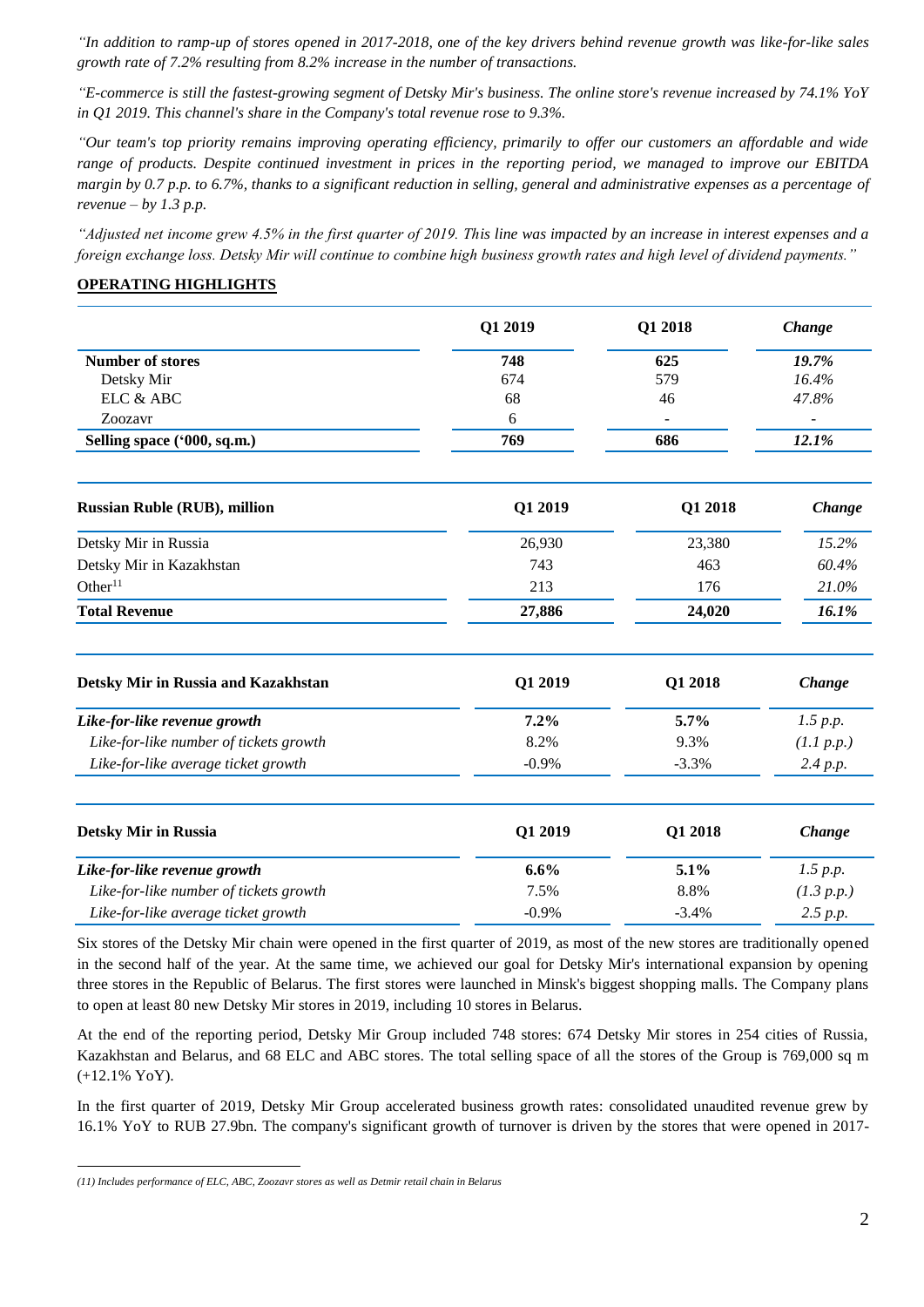2018 and reached full capacity utilisation, as well as a 7.2% increase in Detsky Mir's like-for-like sales in Russia and Kazakhstan. The company continues to pursue its strategy for consolidation of the children's goods market by attracting new customers from competing retail chains, which has resulted in an 8.2% increase in the number of tickets.

During the traditional Russian 'Men's Day' and 'Women's Day' holiday period the Company's sales enjoyed healthy growth, with toys being a major contributor. Toys accounted for 33% of total Detsky Mir sales in Russia in Q1 2019. In the reporting period the company started procurement of toys from Spin Master, one of the world's leading producers by sales volume. In the clothing and footwear category the Company successfully sold its winter collection and generated strong sales at the start of the spring season, with the share of this category in total Detsky Mir sales in Russia reaching 24%.

In the first quarter of 2019, the online channel's revenue increased 74.1% YoY to RUB 2.6bn. The share of the Company's online store in its total revenue is 9.3%. One of the key drivers of online revenue growth in the reporting year was the improvement of the In-Store Pickup service. The share of revenue from online orders collected at Detsky Mir stores increased to 82% of the online store's total revenue.

# **FINANCIAL HIGHLIGHTS**

# **Income Statement Highlights<sup>12</sup>**

 $\overline{a}$ 

|                                     |          | <b>IAS 17</b> |             | <b>IFRS 16</b> |           |
|-------------------------------------|----------|---------------|-------------|----------------|-----------|
| <b>Russian Ruble (RUB), million</b> | Q1 2019  | Q1 2018       | Change      | Q1 2019        | Q1 2018   |
| <b>Revenue</b>                      | 27,886   | 24,020        | 16.1%       | 27,886         | 24,020    |
| Online store                        | 2,584    | 1,484         | 74.1%       | 2,584          | 1,484     |
| <b>Gross profit</b>                 | 8,082    | 7,106         | 13.7%       | 8,082          | 7,106     |
| Gross profit margin,%               | 29.0%    | 29.6%         | $-0.6 p.p.$ | 29.0%          | 29.6%     |
| SG&A                                | (6,205)  | (5,655)       | 9.7%        | (3,915)        | (3,608)   |
| % of revenue                        | $-22.2%$ | $-23.5%$      | 1.3 p.p.    | $-14.0\%$      | $-15.0\%$ |
| Other operating expenses            | (2)      | (9)           | $-73.7%$    | (2)            | (9)       |
| <b>EBITDA</b>                       | 1,646    | 1,294         | 27.2%       | 3,936          | 3,341     |
| EBITDA margin, %                    | 5.9%     | 5.4%          | 0.5 p.p.    | 14.1%          | 13.9%     |
| <b>Adjusted EBITDA</b>              | 1,875    | 1,441         | 30.1%       | 4,165          | 3,489     |
| Adjusted EBITDA margin, %           | 6.7%     | 6.0%          | 0.7 p.p.    | 14.9%          | 14.5%     |
| Profit for the period               | 291      | 336           | $-13.4%$    | $-164$         | 232       |
| Profit margin, %                    | 1.0%     | 1.4%          | $-0.4 p.p.$ | $-0.6%$        | $1.0\%$   |
| Adjusted profit for the period      | 474      | 453           | 4.5%        | 19             | 350       |
| Adjusted profit margin, %           | 1.7%     | 1.9%          | $-0.2 p.p.$ | 0.1%           | 1.5%      |
| Net debt                            | 23,106   | 16,300        |             | 23,106         | 16,300    |
| <b>Lease liabilities</b>            |          |               |             | 33,211         | 30,597    |
| Net debt / EBITDA                   | 1.9      | 1.6           |             |                |           |
| Net Debt / adjusted EBITDA          | 1.8      | 1.5           |             |                |           |

Detsky Mir's operating profit demonstrated substantial growth in Q1 2019. Rapid revenue growth, combined with optimisation of purchasing prices, effective product mix management and increased operating efficiency, allowed us to increase adjusted EBITDA by 30.1% YoY to RUB 1.9bn and EBITDA margin by 70 bps YoY to 6.7%.

*<sup>(12)</sup> Although the Company has applied IFRS 16 "Lease" as of January 1, 2018, the comparison of key financial indicators of unaudited financial statements is provided without reference to the application of IFRS 16. According to management opinion, this approach allows to more accurately assess the dynamics of business growth. At the same time, the methodology of calculating the lease terms was updated for the audited results of FY 2018 with IFRS 16 "Lease". As a result, the financial results using the IFRS 16 "Lease" for 1Q2019 are presented according to the updated methodology.*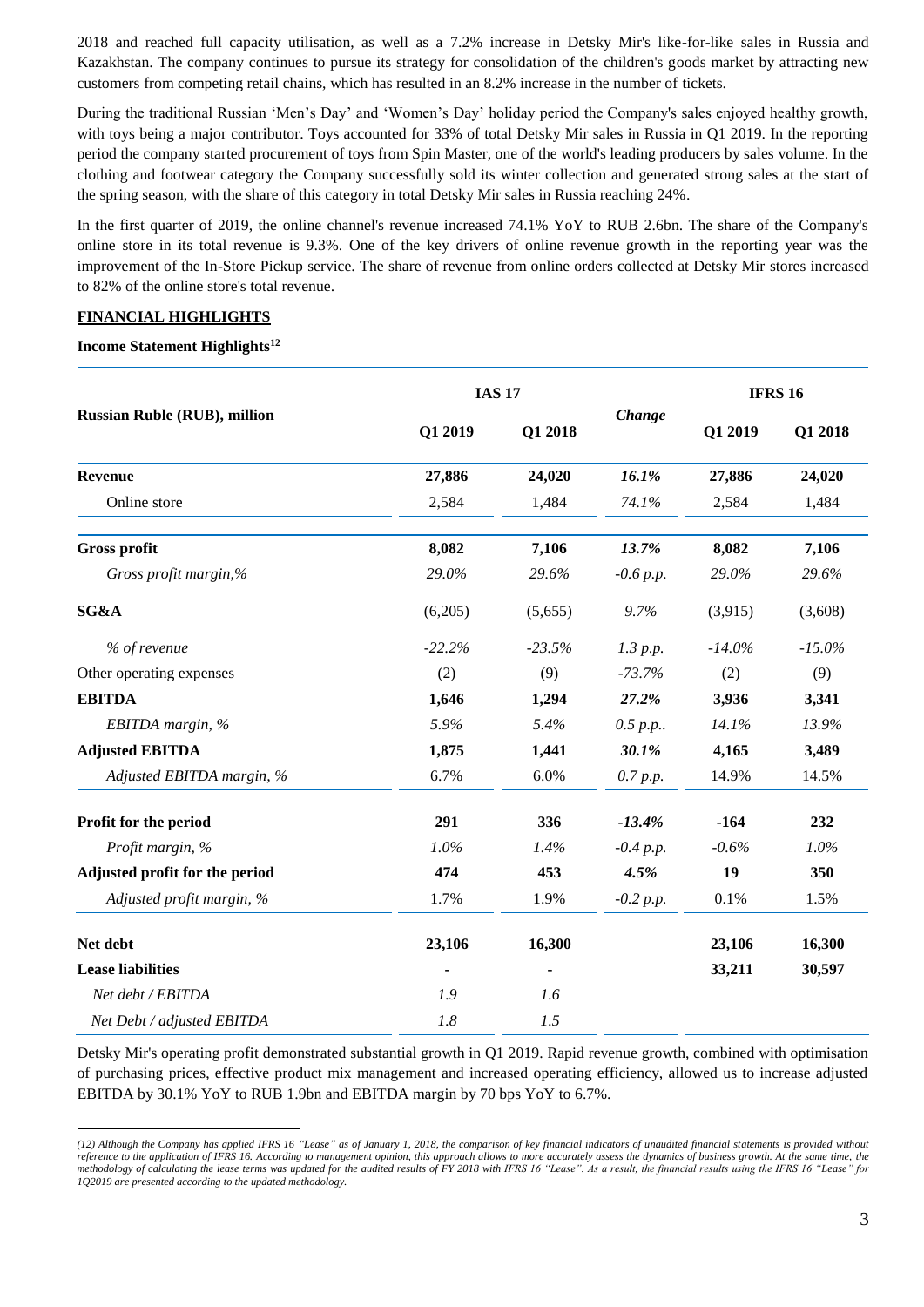In the reporting period, the Company continued to invest in prices to attract new customers from competing retail chains. As a result, gross margin declined by 60 bps YoY to 29.0%. At the same time, development of private labels and transition to direct contracts allowed the Company to offer popular products at the best prices in the market, while maintaining high sales margins. The share of private labels and direct imports in the total turnover increased to 37.5% (+620 bps YoY).

The Company aims at constant improvement of operating efficiency, i.e. reduction in operating costs, primarily rental and personnel costs, through optimisation of labour productivity and improvement of commercial terms with lessors. In Q1 2019, both rental and personnel costs (net of LTI payments) as a percentage of revenue decreased by 0.3 p.p. YoY. Digitalisation of leaflets and newspapers optimised marketing expenses as a percentage of revenue by 0.25 p.p. YoY.

Adjusted selling, general and administrative expenses, excluding depreciation and amortisation expenses and LTI payments, as a percentage of revenue decreased in Q1 2019 by 1.3 p.p. YoY to 22.2%.

|                                                | <b>IAS 17</b> |         |              | <b>IFRS 16</b> |         |
|------------------------------------------------|---------------|---------|--------------|----------------|---------|
| <b>Russian Ruble (RUB), million</b>            | Q1 2019       | Q1 2018 | Change       | Q1 2019        | Q1 2018 |
| Payroll                                        | 2,397         | 2,133   | 12.4%        | 2,397          | 2,133   |
| % of revenue                                   | 8.6%          | 8.9%    | $-0.3$ p.p.  | 8.6%           | 8,9%    |
| Rent & Utility                                 | 2,679         | 2,372   | <b>13.0%</b> | 389            | 324     |
| % of revenue                                   | 9.6%          | 9.9%    | $-0.3$ p.p.  | 1.4%           | 1.4%    |
| Advertising & Marketing                        | 319           | 336     | $-4.8\%$     | 319            | 336     |
| % of revenue                                   | 1.1%          | 1.4%    | $-0.25 p.p.$ | 1.1%           | 1.4%    |
| Other                                          | 809           | 815     | $-0.7\%$     | 809            | 815     |
| % of revenue                                   | 2.9%          | 3.4%    | $-0.5 p.p.$  | 2.9%           | 3.4%    |
| SG&A (excl. D&A and LTI)                       | 6,205         | 5,655   | $9.7\%$      | 3,915          | 3,608   |
| % of revenue                                   | 22.2%         | 23.5%   | $-1.3 p.p.$  | 14.0%          | 15.0%   |
| <b>Depreciation and amortisation</b>           | 592           | 508     | 16.5%        | 2,444          | 2,262   |
| % of revenue                                   | 2.1%          | 2.1%    | 0.01 p.p.    | 8.8%           | 9.4%    |
| <b>Additional bonus accruals under the LTI</b> |               |         |              |                |         |
| program                                        | 229           | 147     | 55.3%        | 229            | 147     |
| % of revenue                                   | 0.8%          | 0.6%    | 0.2 p.p.     | 0.8%           | 0.6%    |

#### **Selling, General and Administrative (SG&A) Expenses**

Net interest expenses as a percentage of revenue in Q1 2019 increased by 40 bps YoY, due to the growth of debt at the end of 2018 and seasonality of the business. The weighted average cost of the Company's debt at the end of the reporting period decreased to 9.03% (-50 bps YoY).

The effective income tax rate decreased to 8.1% in the reporting period due to changes in allowance method for inventory shortages (assessment of income tax from the amount of shortages in allowance) and is a one-off. The adjustment amounted to RUB 46m. Depreciation and amortisation costs as a percentage of revenue remained unchanged in Q1 2019, at 2.1%. The Company made a loss from exchange rate differences in the amount of RUB 182m against a gain in Q1 2018.

Adjusted net income in Q1 2019 was up 4.5%, reaching RUB 474m. This result was mainly due to an increase in interest expenses and a loss from exchange rate differences. Adjusted net profit margin was 1.7% (-20 bps YoY).

# **Consolidated Cash Flow Statement Highlights**

|                                                       |         | <b>IAS 17</b> |          | <b>IFRS 16</b> |                |
|-------------------------------------------------------|---------|---------------|----------|----------------|----------------|
| <b>Russian Ruble (RUB), million</b>                   | Q1 2019 | Q1 2018       | Change   | O1 2019        | <b>O1 2018</b> |
| <b>Adjusted EBITDA</b>                                | 1,875   | 1.441         | 30.1%    | 4,165          | 3,489          |
| Add / (deduct):                                       |         |               |          |                |                |
| Change in working capital                             | (4,943) | (5,103)       | $-3.1\%$ | (4,743)        | (5,103)        |
| Net interest and income tax paid                      | (1,094) | (802)         | 36.4%    | (2,103)        | (802)          |
| Other operating cash flows                            | 186     | 64            | 192.3%   | 186            | 64             |
| Net cash flows generated from operating<br>activities | (3,976) | (4,400)       | $9.6\%$  | (2, 495)       | (2,353)        |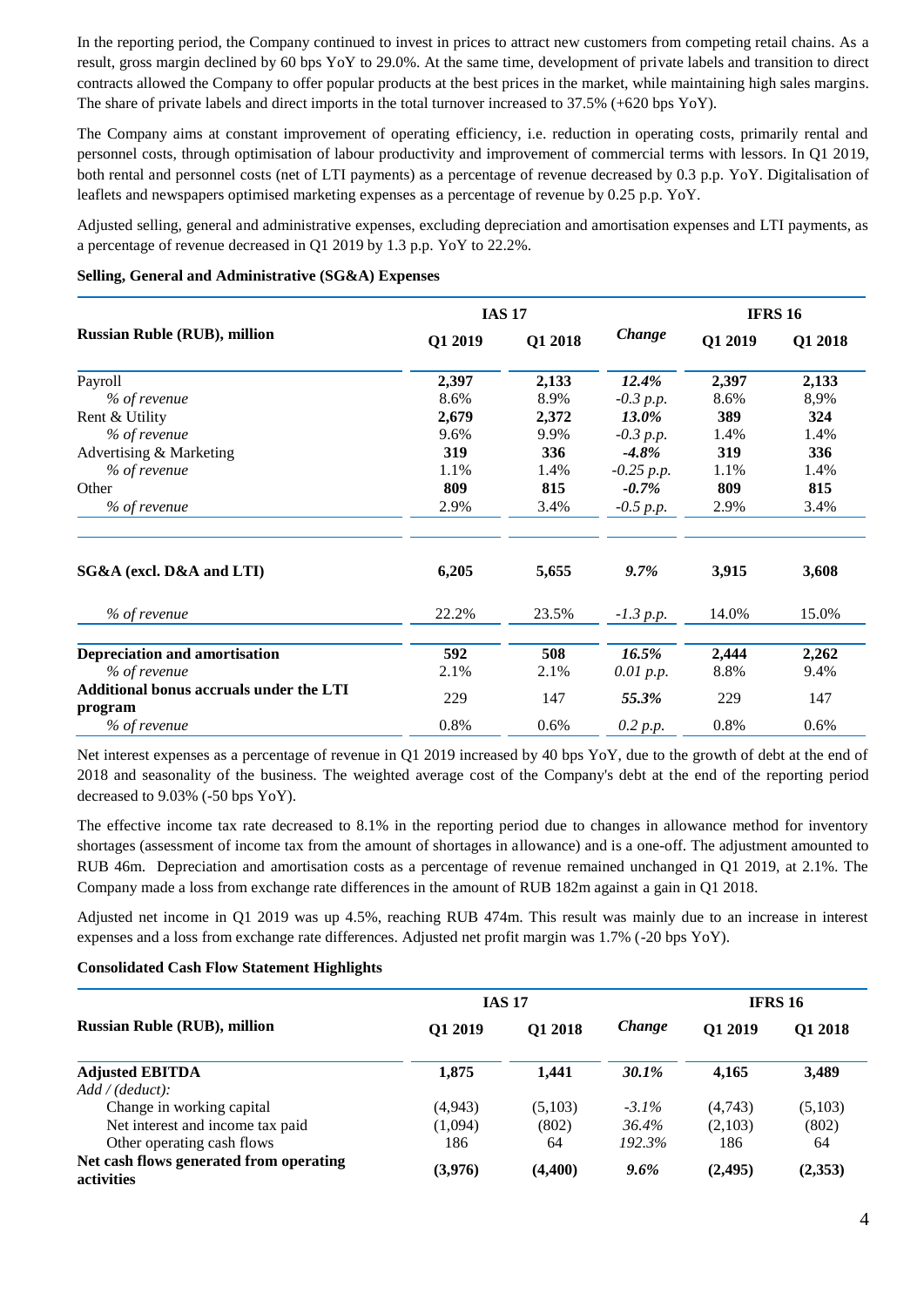| Net cash used in investing activities                 | (855)   | (318)   | 169.2%   | (855)   | (318)   |
|-------------------------------------------------------|---------|---------|----------|---------|---------|
| Net cash generated from financing activities          | 2.836   | 2.527   | $12.2\%$ | 1.354   | 480     |
|                                                       |         |         |          |         |         |
| Net increase/(decrease) in cash & cash<br>equivalents | (1,996) | (2,191) | $-8.9\%$ | (1.996) | (2,191) |

In Q1 2019, operating cash flow before changes in working capital (adj. EBITDA) increased 30.1% YoY and amounted to RUB 1.9bn. Working capital changes decreased by 3.1% YoY to RUB 4.9bn. The change in working capital was affected by the repayment of receivables (bonuses from suppliers), as well as a decline in the level of accounts payable due to the seasonality of the business and the growing share of direct imports and private labels. The sum of net interest expenses and income tax in the reporting period increased 36.4% to RUB 1.1bn. As a result, cash from operations amounted to RUB 4.0bn in Q1 2019 compared to RUB 4.4.bn in Q1 2018.

The amount of cash used in investing activities (mainly for acquiring fixed assets and intangible assets) increased to RUB 855m in Q1 2019 compared to RUB 318m in the same period last year. The increase in capital expenditure was due to an advance payment for the purchase of real estate for opening a flagship store in Moscow in the amount of RUB 306m (excluding VAT). In addition, the Company invested RUB 194m in the equipment for the new distribution centre Bekasovo-2 launched at the end of 2018.

Cash from financing activities in the reporting period amounted to RUB 2.8bn vs. RUB 2.5bn in the same period last year. The growth of this indicator is due to the drawdown of cash on opened credit facilities for financing the Company's investment programme.

As of 31 March 2019, the Company's total debt amounted to RUB 24.4bn, including short-term (78.6%) and long-term (21.4%) debt. Net debt is RUB 23.1bn. All of the company's liabilities are in roubles. As of 31 March 2019, the undrawn credit limits on the Company's credit facilities opened with the largest Russian and international banks amounted to RUB 24.7bn. Net debt/adjusted EBITDA increased to 1.8x, mainly due to investments in opening Bekasovo-2 in Q4 2018 and additional investments in working capital.

Additional information is available on the Company's corporate website, www.corp.detmir.ru.

\*\*\*

# **Conference Call Information**

Detsky Mir's management will host a conference call today at 16:00 (Moscow time) / 14:00 (London time) / 9:00 (New York time) to discuss the Company's Q1 2019 unaudited IFRS Financial Results.

The dial-in numbers for the conference call are:

**Russia**  +7 499 609 12 00

**UK** +44 203 769 68 19

**USA** +1 646 787 01 57

**PIN** 51 57 19

#### **For additional information:**

**Nadezhda Kiseleva** Head of Public Relations Office: +7-495-781-08-08, ext. 2041 Cell: +7-985-992-78-57 nkiseleva@detmir.ru

**Sergey Levitskiy** Head of Investor Relations Office: +7-495-781-08-08 ext. 2315 Cell: +7-903-971-43-65 slevitskiy@detmir.ru

**Detsky Mir Group** (MOEX: DSKY) is a multi-format retailer and Russia's largest specialized children's goods retailer. The Group comprises the Detsky Mir retail chain, ELC (Early Learning Centre in Russia) and the ABC retail chains, as well as the Zoozavr pet supplies retail chain. The company operates a network of 674 Detsky Mir stores located in 254 cities in Russia,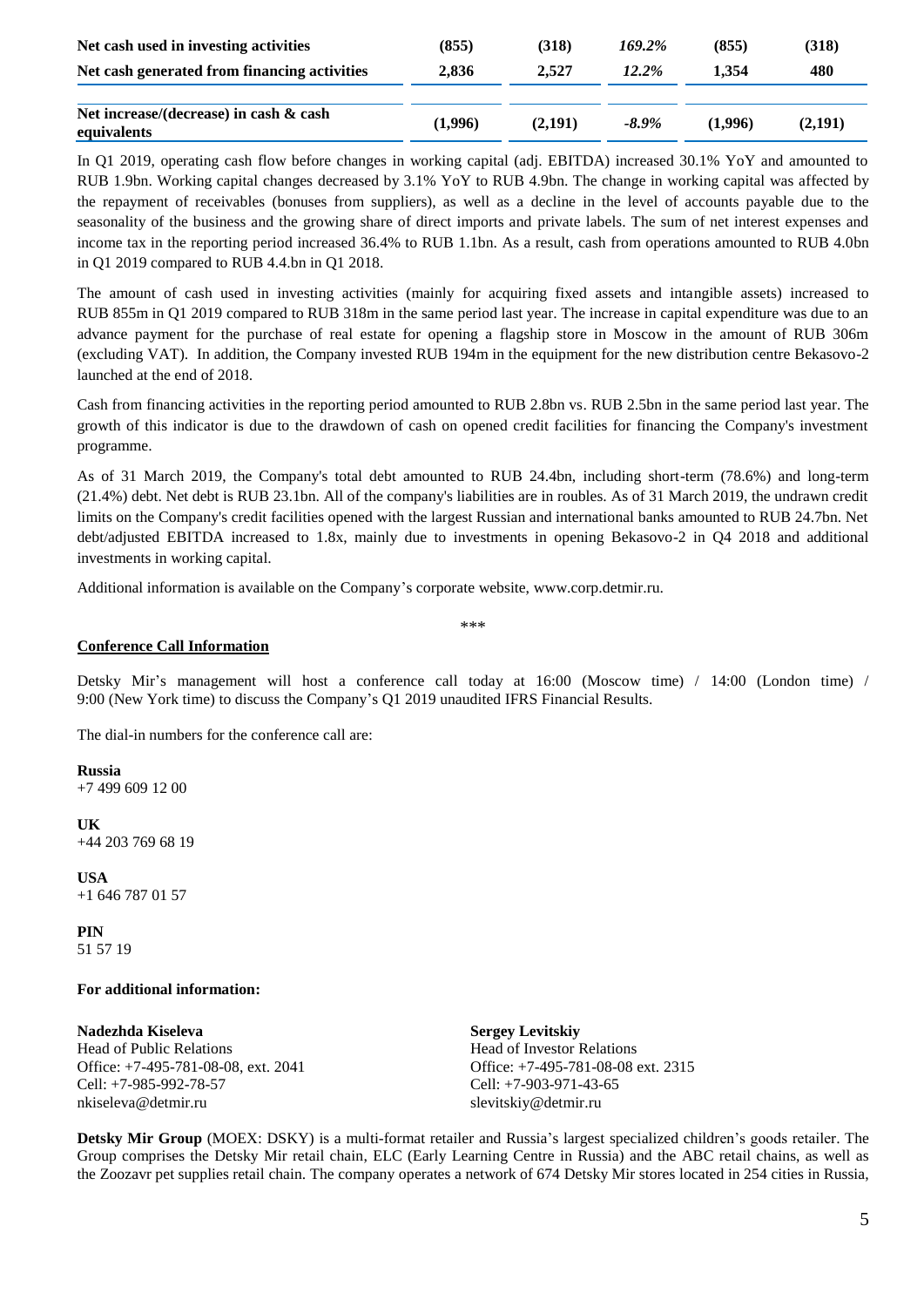Kazakhstan and Belarus, as well as 56 ELC and 12 ABC stores as of 31 March 2019. The Zoozavr retail chain comprises six stores. Total selling space was approximately 769,000 square meters.

In accordance with the audited Financial Statements under IFRS, Group revenue amounted to RUB 110.9 bn for FY 2018, adjusted EBITDA totalled RUB 12.7 bn and adjusted profit amounted to RUB 7.2 bn.

Detsky Mir Group's shareholder structure as of the date of this announcement is as follows: PJSC Sistema<sup>13</sup> - 52.10%, Russia-China Investment Fund (RCIF)  $^{14}$  - 14.03%, other shareholders owning less than 5% of the shares - 33.87%.

Lear more at www.detmir.ru, corp.detmir.ru, elc-russia.ru.

# **Disclaimer**

 $\overline{a}$ 

Some of the information in these materials may contain projections or other forward-looking statements regarding future events or the future financial performance of Detsky Mir. You can identify forward looking statements by terms such as "expect", "believe", "anticipate", "estimate", "intend", "will", "could," "may" or "might" the negative of such terms or other similar expressions. Detsky Mir wishes to caution you that these statements are only predictions and that actual events or results may differ materially. Detsky Mir does not intend to update these statements to reflect events and circumstances occurring after the date hereof or to reflect the occurrence of unanticipated events. Many factors could cause the actual results to differ materially from those contained in projections or forward-looking statements of Detsky Mir, including, among others, general economic conditions, the competitive environment, risks associated with operating in the Russian Federation, rapid technological and market change in the industries Detsky Mir operates in, as well as many other risks specifically related to Detsky Mir and its operations.

*<sup>(13)</sup> Sistema PJSFC is a publicly-traded diversified Russian holding company serving over 150 million customers in the sectors of telecommunications, children's goods retail, paper and packaging, healthcare services, agriculture, high technology, banking, real estate, pharmaceuticals and hospitality. (14) RCIF, an equity fund established by the Russian Direct Investment Fund (RDIF) and China Investment Corporation (CIC), holds its stake in PJSC Detsky Mir through its funds: FLOETTE HOLDINGS LIMITED and EXARZO HOLDINGS LIMITED.*